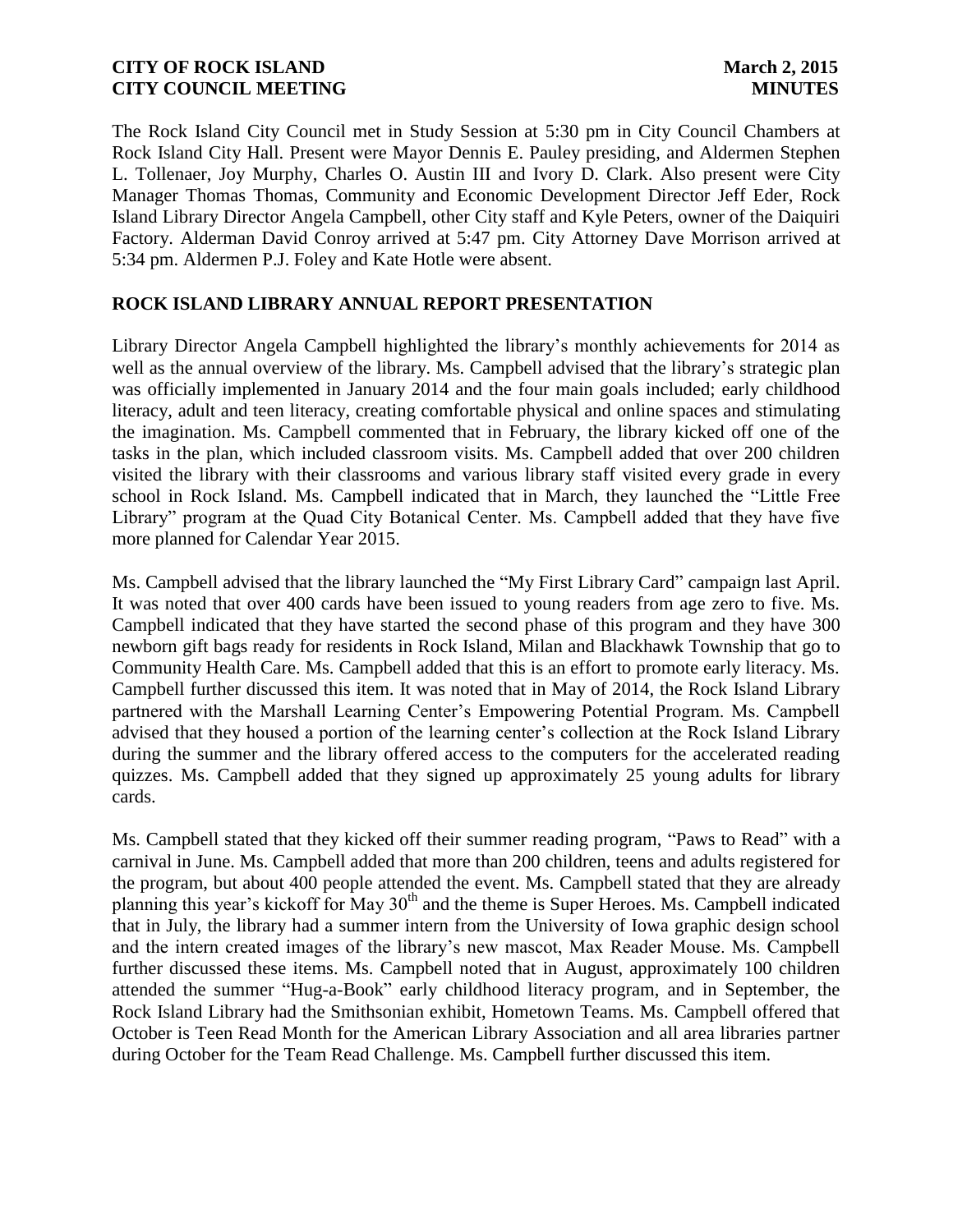Ms. Campbell indicated that all public computers were replaced in November 2014 and a new literacy station was installed in the children's room. Ms. Campbell added that library staff entered a wreath into the Festival of Trees decorating contest in December and won an honorable mention.

Ms. Campbell discussed the strategic plan as it related to the four main goals, which included Create Young Readers, early literacy; Learn to Read and Write, adult, teen and family literacy; Visit a Comfortable Place, physical and virtual spaces; and Stimulate the Imagination, reading and listening for pleasure. Ms. Campbell then discussed statistical comparisons. Ms. Campbell commented that everything went up with the exception of reference materials, which is down 2.0%. Ms. Campbell further discussed the statistical comparisons. Ms. Campbell also discussed the library value calculator as it related to the value of use for library materials and services. Ms. Campbell noted that the monthly value for the library is \$788,941.00 and the yearly value is \$9,467,292.00. Ms. Campbell noted that for every \$1.00 in tax money invested into library services, the public receives a \$4.00 return on investment.

Ms. Campbell advised that the State Library is projecting a 10% decrease in state funding for the next fiscal year. Ms. Campbell added that the library has used its reserves to balance the budget for the past four years. Ms. Campbell pointed out that everything keeps going up such as personnel and associated costs as well as building maintenance and service contracts. Ms. Campbell added that there is a shortfall and there will be some hard decisions for the library to make in regards to services. Ms. Campbell advised that the library will continue to review the budget and make cuts where necessary in order to balance the budget by Calendar Year 2016. In addition, the library will finish the building program of the long range plan and continue to meet objectives by utilizing the strategic plan. Ms. Campbell commented that the library will also work with the Foundation to find funding for major projects. Ms. Campbell further discussed this item. Council discussed Ms. Campbell's presentation.

### **REVIEW OF DEVELOPMENT AGREEMENT WITH KYLE PETERS**

Community and Economic Development Director Jeff Eder advised that staff has been working with Kyle Peters of the Daiquiri Factory on a potential deck expansion of his facility in Downtown Rock Island. Mr. Eder advised that the current deck is located to the west side of his building and it was constructed in 2007. Mr. Eder added that Mr. Peters would like to make it bigger to hold more people on the deck as well as to have more functions. Mr. Eder stated that Mr. Peters is looking to pull his daiquiri machines out onto the deck for special events. Mr. Eder stated that Mr. Peters would also like to bring in a more full service food menu to the facility and expand his hours of operation. Mr. Eder advised that Mr. Peters has worked with staff in regards to the food component.

Mr. Eder commented that Mr. Peters' proposal is to cover the cost of the deck expansion and the modifications that are necessary for the parking lot. Mr. Eder added that four parking spaces would be lost out of this parking area. Mr. Eder pointed out that Mr. Peters is proposing to use this deck for multiple seasons and a cover would be placed over the top of it to allow for a longer usage time.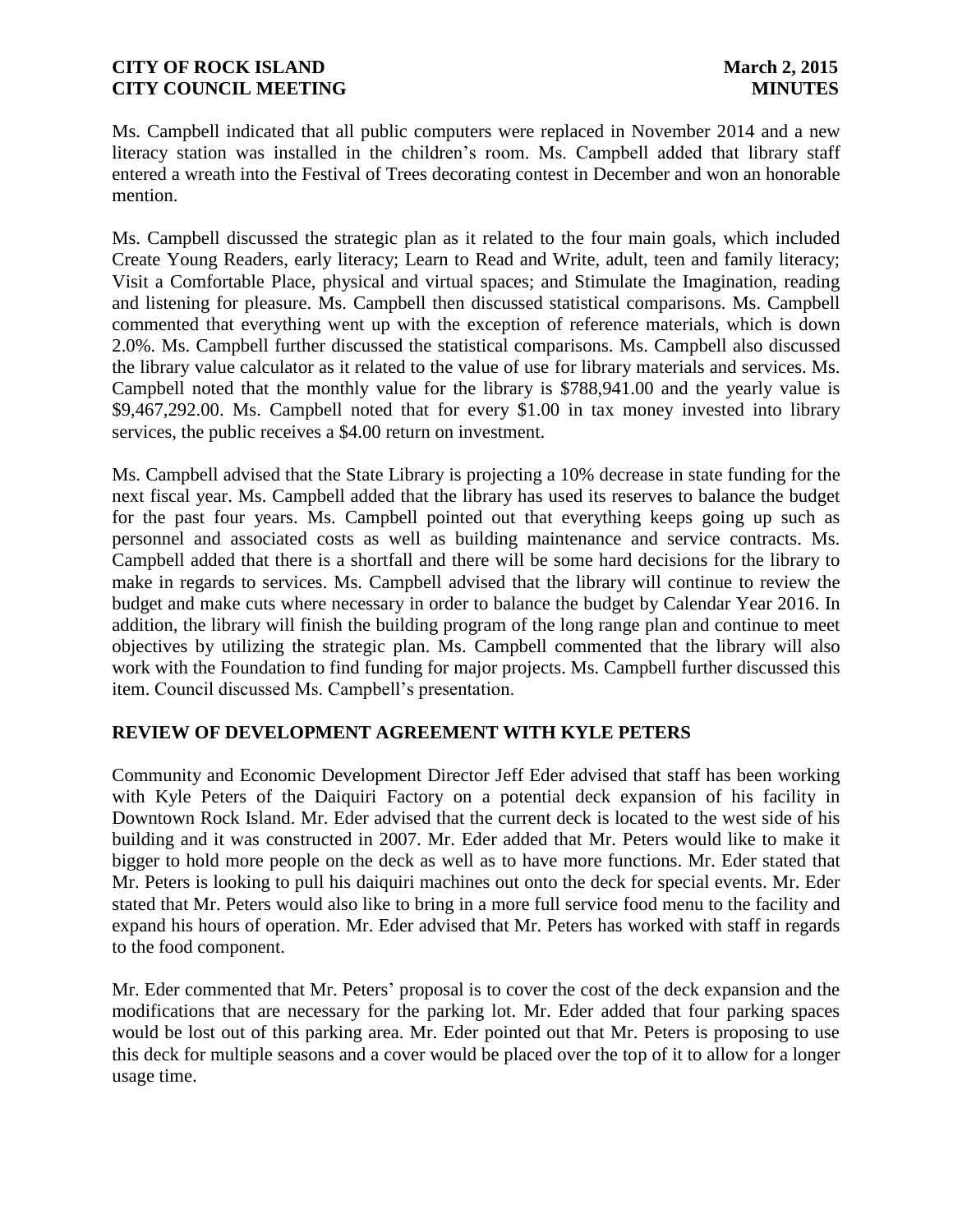Alderman Conroy inquired as to how big the current deck is. Mr. Eder stated that it is 20' by 20' and a section will be added that is 40' by 20'. Alderman Conroy further inquired as to whether Mr. Peters is currently paying any rent. Mr. Eder stated no.

Mr. Kyle Peters, owner of the Daiquiri Factory stated that he has a café permit. Mr. Peters explained that a lot of other establishments can have tables and chairs outside in front of their establishments, but there is not enough room in front of his building to do so, and that is why he pays to have the café permit to use the deck.

Alderman Austin inquired as to whether any of the businesses have been contacted and made aware of what is being proposed from the time when the CIRLF meeting was held in February until now, and have any of the businesses been allowed to address it. Mr. Eder stated that he has personally not contacted them but has talked to Terry Tilka of RIBCO. Mr. Eder then discussed the parking component as it related to losing four parking spaces. Alderman Austin reiterated that the other businesses and residents need to be aware of what is being proposed and they need to have a say in the modification of the parking lot in regards to the impact on the spaces available for their businesses. Alderman Austin advised that it is staff's responsibility to notify the people in the area that may be impacted by this modification to the parking lot and give these people an opportunity to address this issue.

Council further discussed this issue as it related to others using City property to build something on. Alderman Conroy stated that he would definitely like to hear from the other businesses on what they have to say about this issue. Council also discussed the design concerning the expansion of the deck and the square footage component.

Alderman Murphy had concerns in regards to expanding the hours of operation and how that would impact the neighbors or residents Downtown with people being on the deck at a late hour. Alderman Murphy advised that the City is right in the middle of the Downtown Plan and Council has not discussed the plan yet. Alderman Murphy stated that she was not comfortable with making a decision on this item yet.

Alderman Austin discussed this issue as it related to the CIRLF loan for this item and inquired upon Renaissance Rock Island President Brian Hollenback to clarify what was stated at that February CIRLF meeting.

Mr. Hollenback stated that the CIRLF loan was unanimous; it was to approve the loan, subject to notifying the property owners. Mr. Hollenback stated that he is very respectful that we need to be sensitive to the Downtown Plan. Mr. Hollenback added that Mr. Peters has been working on this for over a year. Mr. Hollenback commented that we should be considerate to other business owners and there needs to be a formalized process. Mr. Hollenback added that when it comes to Council for a vote, The District will be here to show support.

After more discussion, it was a consensus among Council that notification needs to be sent to the residents and businesses that may be impacted by this proposed project. Mr. Eder stated that he will get the notices out this week and figure out when the exact date will be for this item to come back for Council consideration.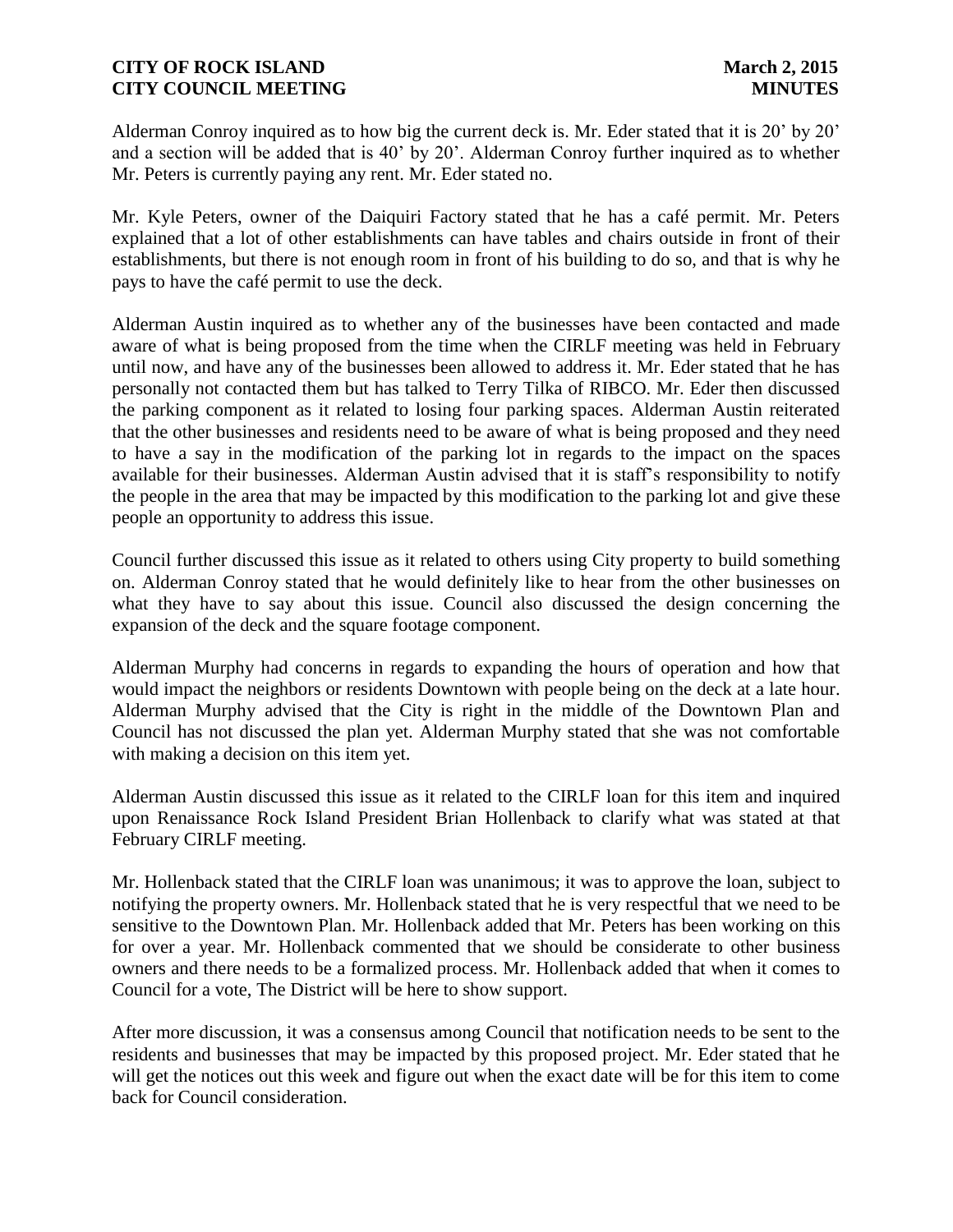#### **EXECUTIVE SESSION**

A motion was made by Alderman Conroy and seconded by Alderman Clark to recess to Executive Session on matters of Personnel, Property Acquisition and Litigation. The motion carried on a roll call vote. Those voting Aye being; Alderman Conroy, Alderman Tollenaer, Alderman Murphy, Alderman Austin and Alderman Clark; those voting No, none. The meeting was recessed at 6:11pm.

Mayor Pauley reconvened the regular meeting at 6:35 pm.

#### **ADJOURNMENT**

A motion made by Alderman Clark and seconded by Alderman Murphy to adjourn the meeting carried by the following Aye and No vote. Those voting Aye being; Alderman Conroy, Alderman Tollenaer, Alderman Murphy, Alderman Austin and Alderman Clark; those voting No, none. The meeting was adjourned at 6:36 pm.

Aleisha L. Patchin, City Clerk

 $\frac{1}{2}$  ,  $\frac{1}{2}$  ,  $\frac{1}{2}$  ,  $\frac{1}{2}$  ,  $\frac{1}{2}$  ,  $\frac{1}{2}$  ,  $\frac{1}{2}$  ,  $\frac{1}{2}$  ,  $\frac{1}{2}$  ,  $\frac{1}{2}$  ,  $\frac{1}{2}$  ,  $\frac{1}{2}$  ,  $\frac{1}{2}$  ,  $\frac{1}{2}$  ,  $\frac{1}{2}$  ,  $\frac{1}{2}$  ,  $\frac{1}{2}$  ,  $\frac{1}{2}$  ,  $\frac{1$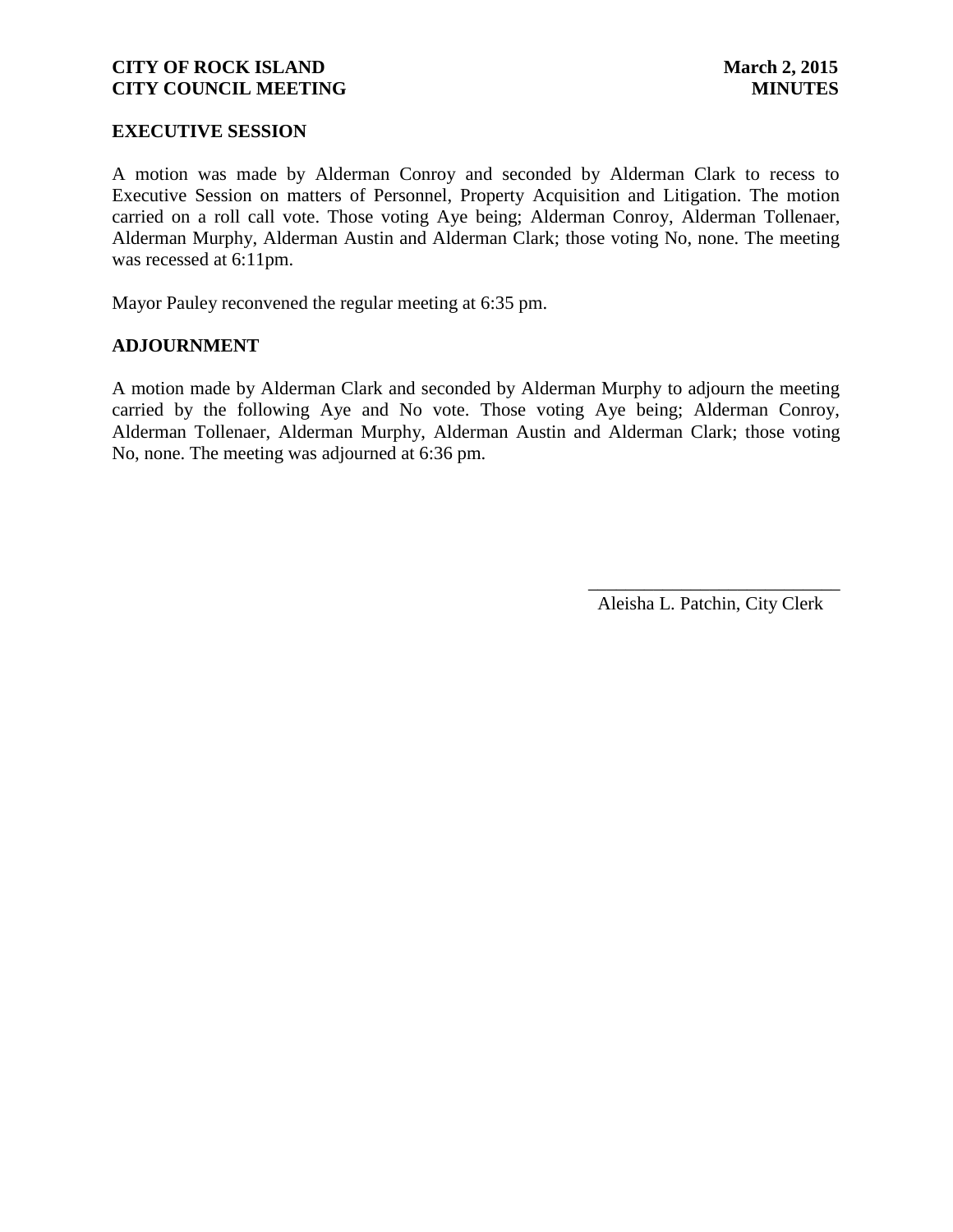Rock Island City Council met in regular session at 6:45 pm in Council Chambers of Rock Island City Hall. Present were Mayor Dennis E. Pauley presiding, and Aldermen David Conroy, P.J. Foley, Stephen L. Tollenaer, Joy Murphy, Charles O. Austin III and Ivory D. Clark. Also present were City Manager Thomas Thomas and City Attorney Dave Morrison. Alderman Kate Hotle was absent.

#### Introductory Proceedings

Mayor Pauley called the meeting to order and led in the Pledge of Allegiance. Alderman Austin gave the Invocation.

### Agenda Item #5 **Minutes of the meeting of February 16, 2015.**

A motion was made by Alderman Murphy and seconded by Alderman Clark to approve the Minutes of the meeting of February 16, 2015 as printed. The motion carried by the following Aye and No vote; those voting Aye being; Alderman Conroy, Alderman Foley, Alderman Tollenaer, Alderman Murphy, Alderman Austin and Alderman Clark; those voting No, none.

### Agenda Item #6 **Update Rock Island by Mayor Pauley.**

Mayor Pauley advised that the 21<sup>st</sup> annual Spring Antique Spectacular will be March 6-8, 2015 at the QCCA Expo Center,  $2621.4<sup>th</sup>$  Avenue in Rock Island. The event will feature antique dealers with unique merchandise from around the world. Mayor Pauley stated that with the Antique Spectacular, there is always something to interest every collector. Shop, for a timeless treasure, that is new to you. Show hours are 5:00 pm to 9:00 pm Friday, 10:00 am to 6:00 pm Saturday, and 11:00 am to 4:00 pm Sunday. Admission is \$7.00 and good for admittance all three days. Parking is free. For information visit antiquespectacular.com or call Kimberly Schilling (712) 324-9964.

Mayor Pauley stated that registration for the 2015 Rock Island/Milan Little League Baseball season has been extended until March 7, 2015. Mayor Pauley added that registration forms are available at the Martin Luther King Jr. Community Center or you can register online at http://www.eteamz.com/rockislandmilanlittleleague4/.

Mayor Pauley advised that the Rock Island Library takes programming to you with APPy Hour, a gathering on the second Wednesday of each month for people who want to share and learn about computer applications, also known as apps, for tablets and smartphones. Mayor Pauley stated to bring your device and share your favorites or learn about others Wednesday, March 11 from 7:00 pm – 8:00 pm at Cool Beanz Coffeehouse,  $1325 \cdot 30^{th}$  Street, Rock Island. Refreshments available for purchase. For adults and teens.

Mayor Pauley stated that with such cold weather, spring can't come soon enough. But you can start to get yourself ready for those spring and summer months by taking some classes at the Rock Island Fitness & Activity Center. We still have Zumba, weight training and dance classes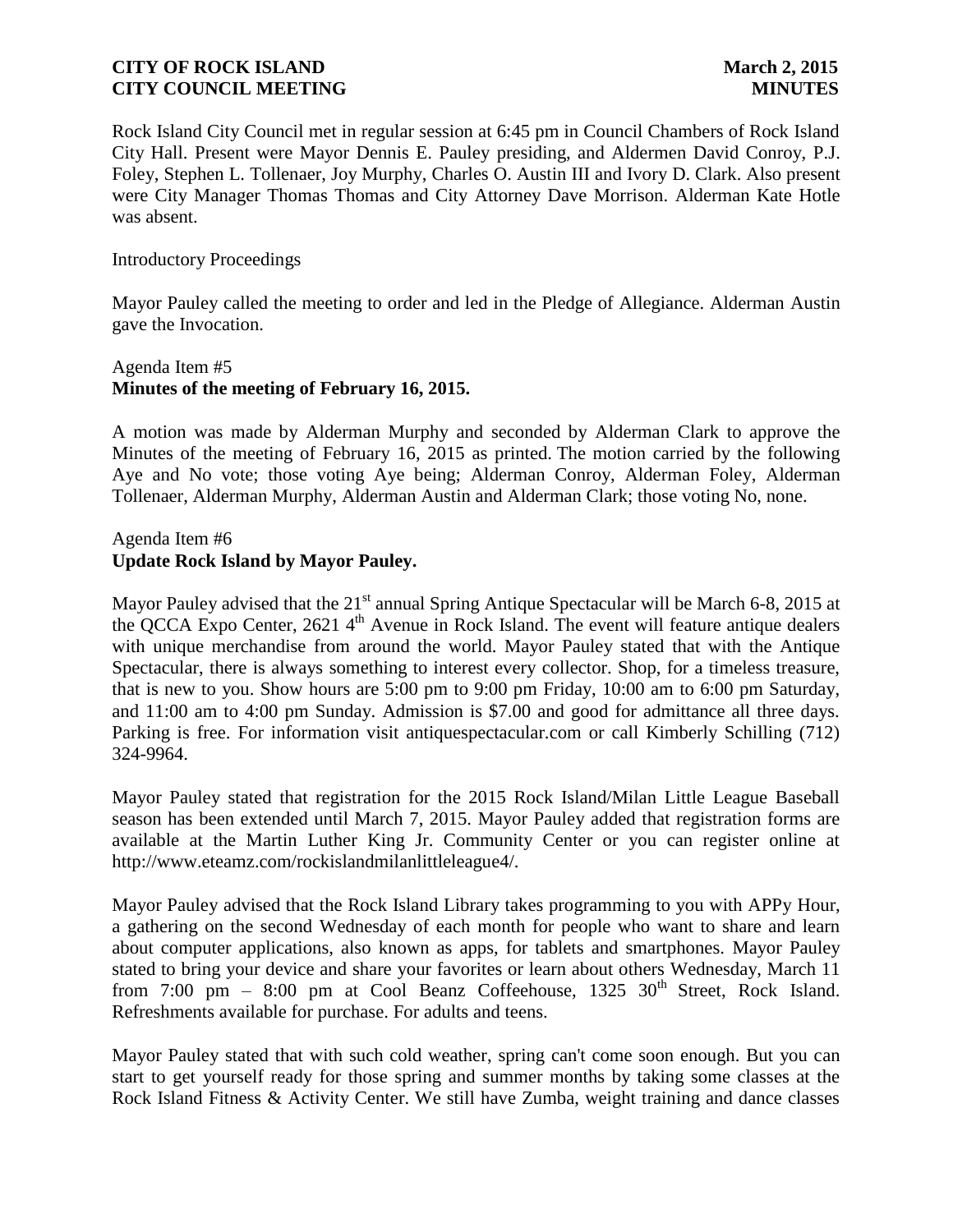available. Go to www.rigov.org/epark and click on Register for Programs to register for the classes above or check out other great activities available through the Park & Recreation Department.

# Agenda Item #7 **CLAIMS**

It was moved by Alderman Austin and seconded by Alderman Murphy to accept the following reports and authorize payments as recommended. The motion carried by the following Aye and No vote; those voting Aye being; Alderman Conroy, Alderman Foley, Alderman Tollenaer, Alderman Murphy, Alderman Austin and Alderman Clark; those voting No, none.

a. Report from the Information Technology Department regarding payment in the amount of \$48,574.97 to Harris Computer Systems for GEMS software maintenance.

b. Report from the Information Technology Department regarding payment in the amount of \$39,618.04 to Harris Computer Systems for the annual software maintenance contract for Northstar.

c. Report from the Information Technology Department regarding payment in the amount of \$15,169.61 to the Rock Island County Sheriff's Office for the City's share of the OSSI Records Management System software annual maintenance.

d. Report from the Information Technology Department regarding payment in the amount of \$24,255.81 to Harris Computer Systems for the annual software maintenance contract for Harris/MSGovern.

e. Report from the Public Works Department regarding payment in the amount of \$2,550.00 to Hoerr Construction for services provided for the 2014 Joint Sewer Lining Program project.

### Agenda Item #8

# **Claims for the weeks of February 13 through February 19 in the amount of \$425,688.96 and February 20 through February 26 in the amount of \$551,422.52 and payroll for the weeks of February 2 through February 15 in the amount of \$1,323,597.41.**

Alderman Clark moved and Alderman Murphy seconded to allow the claims and payroll. The motion carried by the following Aye and No vote; those voting Aye being; Alderman Conroy, Alderman Foley, Alderman Tollenaer, Alderman Murphy, Alderman Austin and Alderman Clark; those voting No, none.

Agenda Item #9

**Report from the Information Technology Department regarding the annual purchase of computer replacement equipment from the Hewlett-Packard Company in the amount of \$75,000.00.**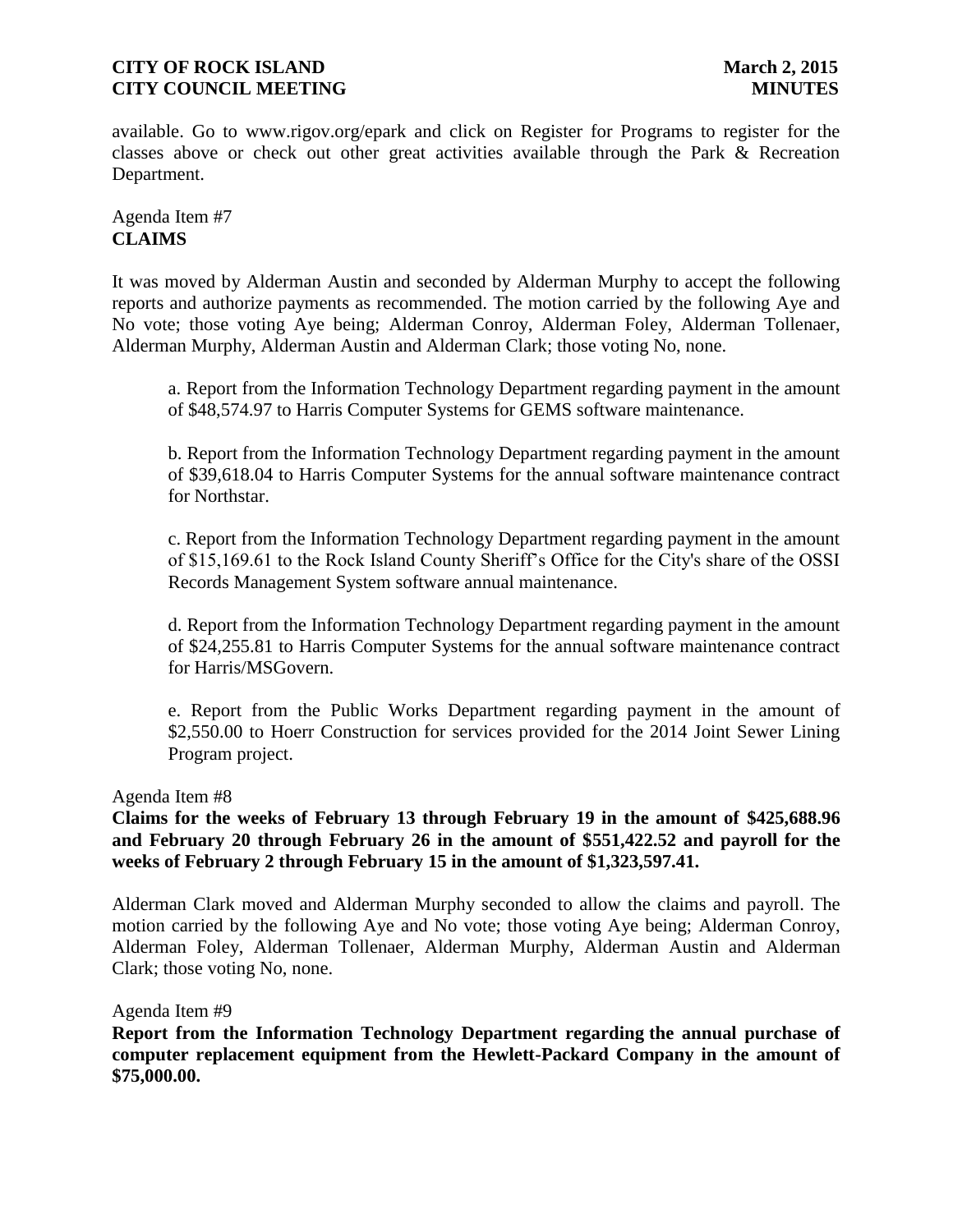It was moved by Alderman Murphy and seconded by Alderman Austin to approve the purchase as recommended and authorize payment. The motion carried by the following Aye and No vote; those voting Aye being; Alderman Conroy, Alderman Foley, Alderman Tollenaer, Alderman Murphy, Alderman Austin and Alderman Clark; those voting No, none.

#### Agenda Item #10

**Report from the Community and Economic Development Department regarding an agreement with A. Hanna LLC for the purchase of 14 acres of City owned property at the northeast corner of Andalusia Road and IL-92 in the amount of \$111,000.00.**

Mayor Pauley stated that Item #10 has been pulled from the Agenda for further negotiations.

#### Agenda Item #11

# **Report from the Community and Economic Development Department regarding an early possession agreement with GTI Rock Island Partners LLC.**

It was moved by Alderman Foley and seconded by Alderman Conroy to approve the agreement as recommended and authorize the City Manager to execute the contract documents, subject to minor modifications by legal counsel for each party prior to execution. The motion carried by the following Aye and No vote; those voting Aye being; Alderman Conroy, Alderman Foley, Alderman Tollenaer, Alderman Murphy, Alderman Austin and Alderman Clark; those voting No, none.

#### Agenda Item #12

**Report from the Police Department regarding the 2015/2016 Deer Hunting Program, recommending to authorize deer harvesting in the City of Rock Island to coincide with the 2015/2016 State of Illinois Deer Hunting Season and implement the additional recommendations as stated in the report.**

Alderman Foley moved and Alderman Murphy seconded to approve the 2015/2016 Deer Hunting Season as recommended, authorize staff to implement the additional recommendations and refer to the City Attorney for an ordinance. The motion carried by the following Aye and No vote; those voting Aye being; Alderman Conroy, Alderman Foley, Alderman Murphy, Alderman Austin and Alderman Clark; those voting No, Alderman Tollenaer.

#### Agenda Item #13

**Report from the Finance Department regarding an adjustment to the Calendar Year 2015 Budget, recommending increasing the General Fund in the amount of \$6,187.69, the Community Economic Development Fund in the amount of \$137,227.73, the Capital Improvements Fund in the amount of \$906,018.71 and the Engineering Fund in the amount of \$21,298.50 through a transfer from the Gaming Fund**.

Alderman Murphy moved and Alderman Clark seconded to approve the budget adjustment as recommended.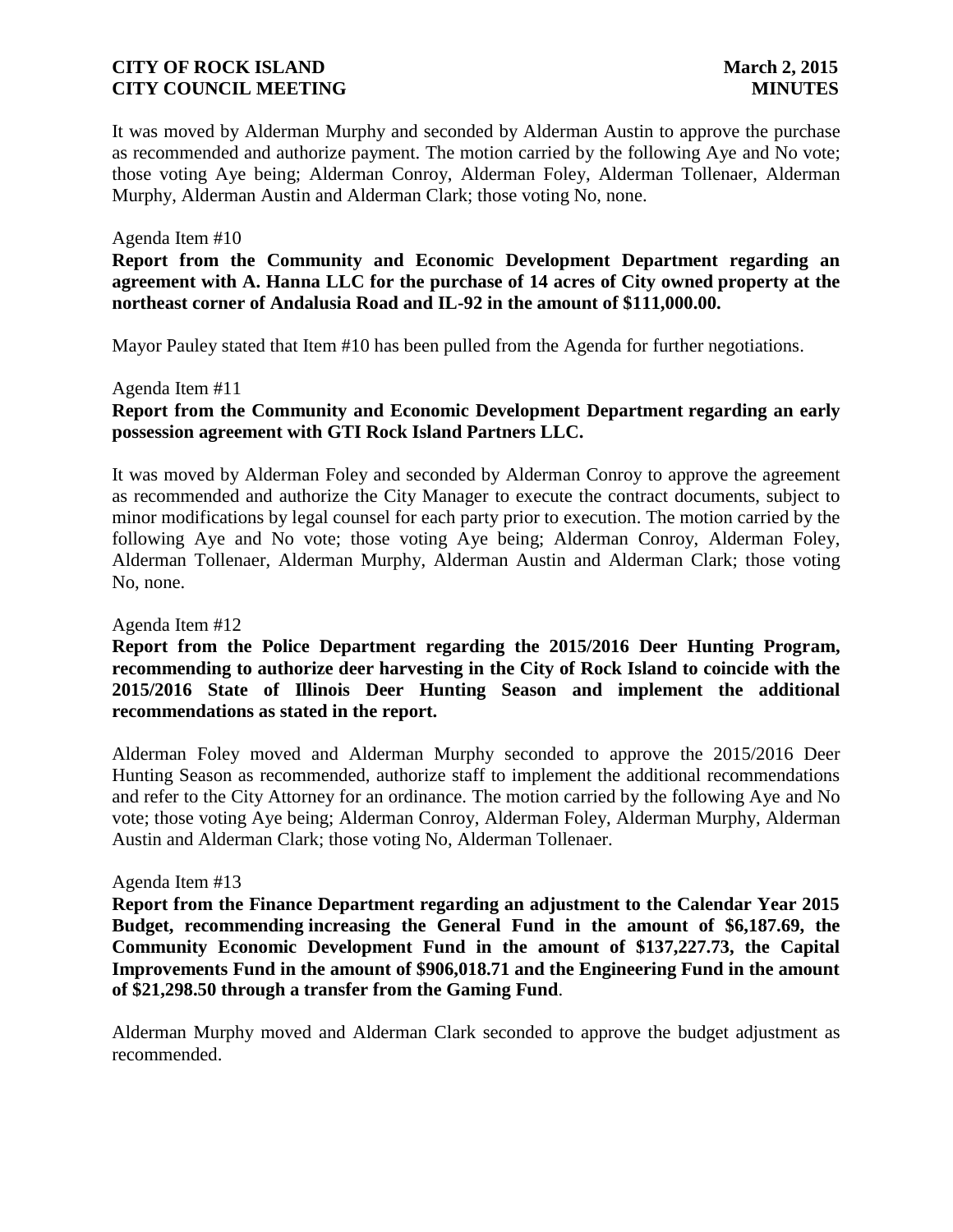Discussion followed. Alderman Conroy stated that this is being taken from the Gaming Fund. Alderman Conroy then inquired as to whether it was allocated from something else or is it being moved around. Alderman Conroy added that \$900,000.00 is not a small amount.

Finance Director Cynthia Parchert advised that these are all for carryover projects.

After discussion, the motion carried by the following Aye and No vote; those voting Aye being; Alderman Conroy, Alderman Foley, Alderman Tollenaer, Alderman Murphy, Alderman Austin and Alderman Clark; those voting No, none.

#### Agenda Item #14

**Report from the Finance Department regarding an adjustment to the Calendar Year 2015 Budget, recommending setting the TIF #9 - 1st Street Fund Budget for Calendar Year 2015 in the amount of \$550,000.00.**

It was moved by Alderman Clark and seconded by Alderman Conroy to approve the budget adjustment as recommended. The motion carried by the following Aye and No vote; those voting Aye being; Alderman Conroy, Alderman Foley, Alderman Tollenaer, Alderman Murphy, Alderman Austin and Alderman Clark; those voting No, none.

#### Agenda Item #15

**Report from the Community and Economic Development Department regarding a request from Steven Pressly to apply for a Special Use Permit to add a crematorium operation to the former funeral home located at 2106 7th Avenue.**

Alderman Foley moved and Alderman Murphy seconded to allow for the special use permit as recommended. The motion carried by the following Aye and No vote; those voting Aye being; Alderman Conroy, Alderman Foley, Alderman Tollenaer, Alderman Murphy, Alderman Austin and Alderman Clark; those voting No, none.

#### Agenda Item #16

# **Report from the City Clerk regarding an Activity application from Activate Rock Island, requesting to hold a Rock the Ride bicycle event on Sunday, August 16, 2015 from 10:00 am to 1:00 pm and recommending that the notification requirement be waived**.

It was moved by Alderman Clark and seconded by Alderman Conroy to approve the event and waive the notification requirement as recommended.

Discussion followed. Alderman Austin inquired as to whether someone would like to share comments about the event.

Marcia Lintz stepped forward. Ms. Lintz stated that they have the ride planned and it is utilizing the bike path that is already in place. Ms. Lintz stated that they hope it will bring all of the Rock Island families out. Ms. Lintz noted that it is not a ride where there is a certain time that you have to start. Ms. Lintz stated that it starts at Schwiebert Park where activities are planned, and the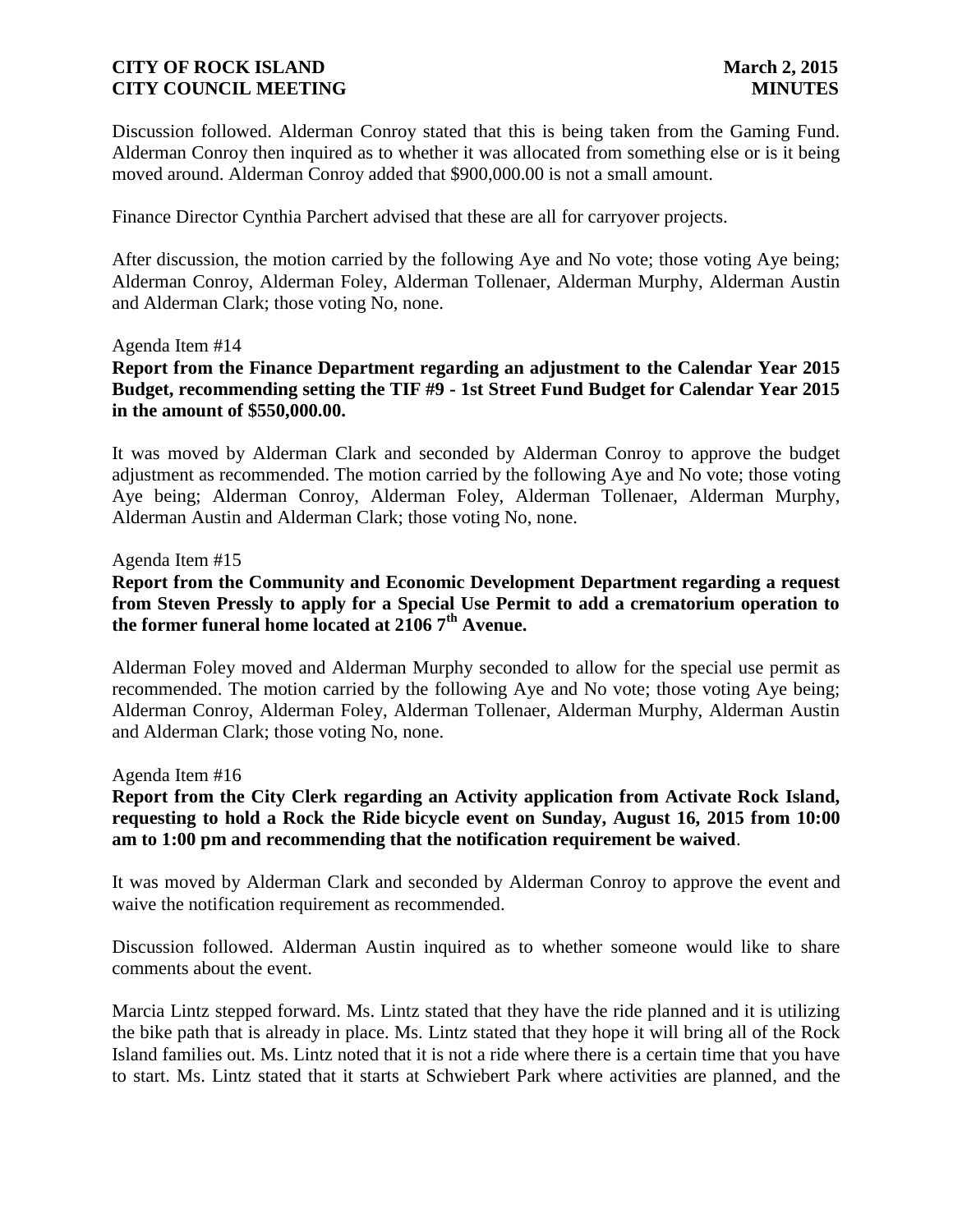event will be from 10:00 am to 1:00 pm. Ms. Lintz stated that they appreciate Council considering to waive the notification requirement.

Alderman Foley stated that he liked the route where  $7<sup>th</sup>$  Avenue will be utilized, which has bike lanes. Alderman Foley added that he was glad to see Activate Rock Island doing this event.

After discussion, the motion carried by the following Aye and No vote; those voting Aye being; Alderman Conroy, Alderman Foley, Alderman Tollenaer, Alderman Murphy, Alderman Austin and Alderman Clark; those voting No, none.

Agenda Item #17 **Other Business.**

No one signed up to address Council to speak on a topic.

Alderman Conroy advised that he was not going to be on Council after May and his last meeting is supposed to be May  $4<sup>th</sup>$ . Alderman Conroy added that he didn't want to offend anyone that may win, but he will be out of town on that date.

Alderman Murphy reminded everyone to Shop Rock Island. Alderman Murphy discussed baseball. Alderman Murphy stated that when you need baseball equipment, go to Sports Depot in the College Hill District on  $13<sup>th</sup>$  Avenue and  $30<sup>th</sup>$  Street. Alderman Murphy commented that the neat thing about buying baseball or softball bats is that Sports Depot allows people to try out the bats before they buy them. Alderman Murphy encouraged everyone to Shop Local and Shop Rock Island First.

Alderman Austin advised that on Thursday evening, there is an opportunity at the Hauberg Center to learn about John Hauberg through his own eyes as the Augustana College Special Collections Library presents a program of their work on the glass plate project, which has over 7000 photo images that John Hauberg personally took. Alderman Austin stated that the photos will be presented as well as what life was like for the Hauberg family. Alderman Austin commented that there will also be a tour of the entire house including the normally restricted third floor. Alderman Austin noted that this event has a \$10.00 registration fee; call the Park office at 732-7275 to get your name on the list.

### Agenda Item #18 **Executive Session on Personnel, Property Acquisition and Litigation.**

The Executive Session was held prior to the regular meeting.

Agenda Item #19 **Recess**

A motion was made by Alderman Foley and seconded by Alderman Murphy to recess to 5:30 pm, Monday, March 9, 2015. The motion carried by the following Aye and No vote; those voting Aye being; Alderman Conroy, Alderman Foley, Alderman Tollenaer, Alderman Murphy,